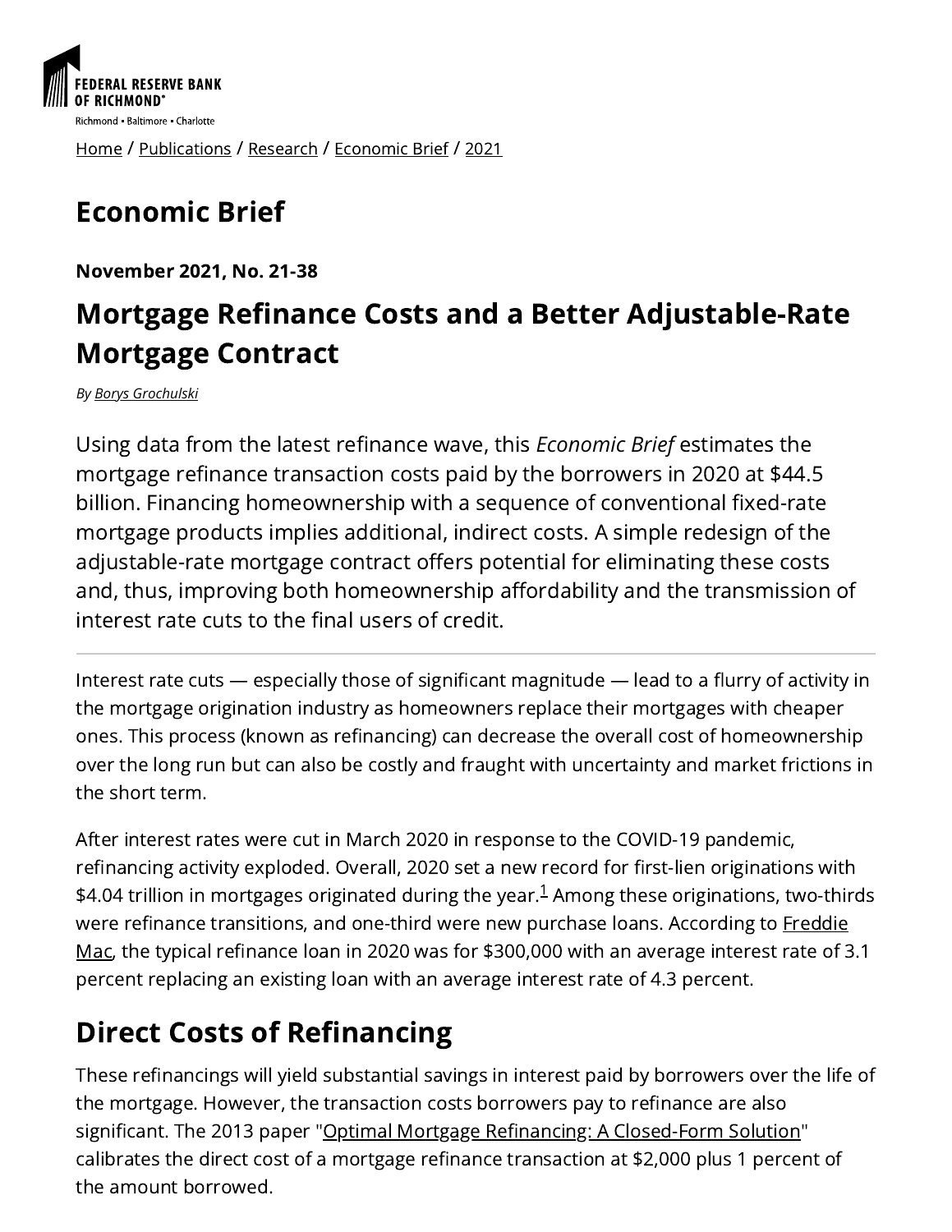Using this calibration, the following back-of-the-envelope calculation provides an estimate of the total transaction cost paid by the borrowers who refinanced their mortgages in 2020. With the total refinance origination amount of \$2.67 trillion (two-thirds of \$4 trillion) and the average refinance mortgage size of \$300,000, approximately 8.89 million refinance transactions occurred in [2](#page-4-1)020. Each of these transactions cost \$5,000 on average.<sup>2</sup> Thus, the total transaction cost paid by U.S. borrowers to refinance their mortgages in 2020 amounts to almost \$44.5 billion.

### Indirect Costs of Refinancing

In addition to the direct transaction costs, mortgage refinancing is fraught with uncertainty and is subject to market frictions and bottlenecks, which imply additional indirect costs. Four such indirect costs are worth noting.

#### *Mistakes in the Timing of Refinancing*

As interest rates decline, it is very hard to predict how far exactly they will fall, and how soon. Borrowers therefore face a difficult problem of timing their refinancing decisions: Refinance now or wait in anticipation of further interest rate declines?

There is evidence that borrowers make "mistakes" in this tricky timing decision. Freddie Mac reports that 10 percent of refinance transactions in 2020 were repeat [refinancings,](http://www.freddiemac.com/research/insight/20210305_refinance_trends.page) meaning a refinancing of a loan that itself is a refinanced loan not older than 12 months.

#### *Origination Bottlenecks*

Bottlenecks in the mortgage origination pipeline impede the transmission of interest rate cuts to borrowers. One important piece of evidence indicating the existence of such bottlenecks comes from the spikes in the measure known as Originator Profit and [Unmeasured](https://www.newyorkfed.org/research/epr/2013/1113fust.html) Cost (OPUC), as discussed in the 2013 paper "The Rising Gap Between Primary and Secondary Mortgage Rates." The OPUC shows the difference between the average price of mortgages in the secondary markets (where mortgage loans are sold into securitization pools) and the prices paid by borrowers in the primary market (at origination). $^3$  $^3$ 

In January and February of 2020, this margin stood at 2.5 percentage points, which was very much in line with the average OPUC level of the preceding five years. Starting in March 2020 — coinciding with a spike in mortgage demand triggered by interest rate cuts — the OPUC shot up. It reached 6 percentage points in August, then receded moderately to 4.5 percentage points in December. [4](#page-4-3)

Additional evidence consistent with the existence of origination bottlenecks comes from disaggregated mortgage prepayment patterns, as shown in the 2021 paper "Mortgage Prepayment and [Path-Dependent](https://www.aeaweb.org/articles?id=10.1257/aer.20181857) Effects of Monetary Policy." Borrowers with a strong incentive to refinance — as measured by the gap between their current rate and the rate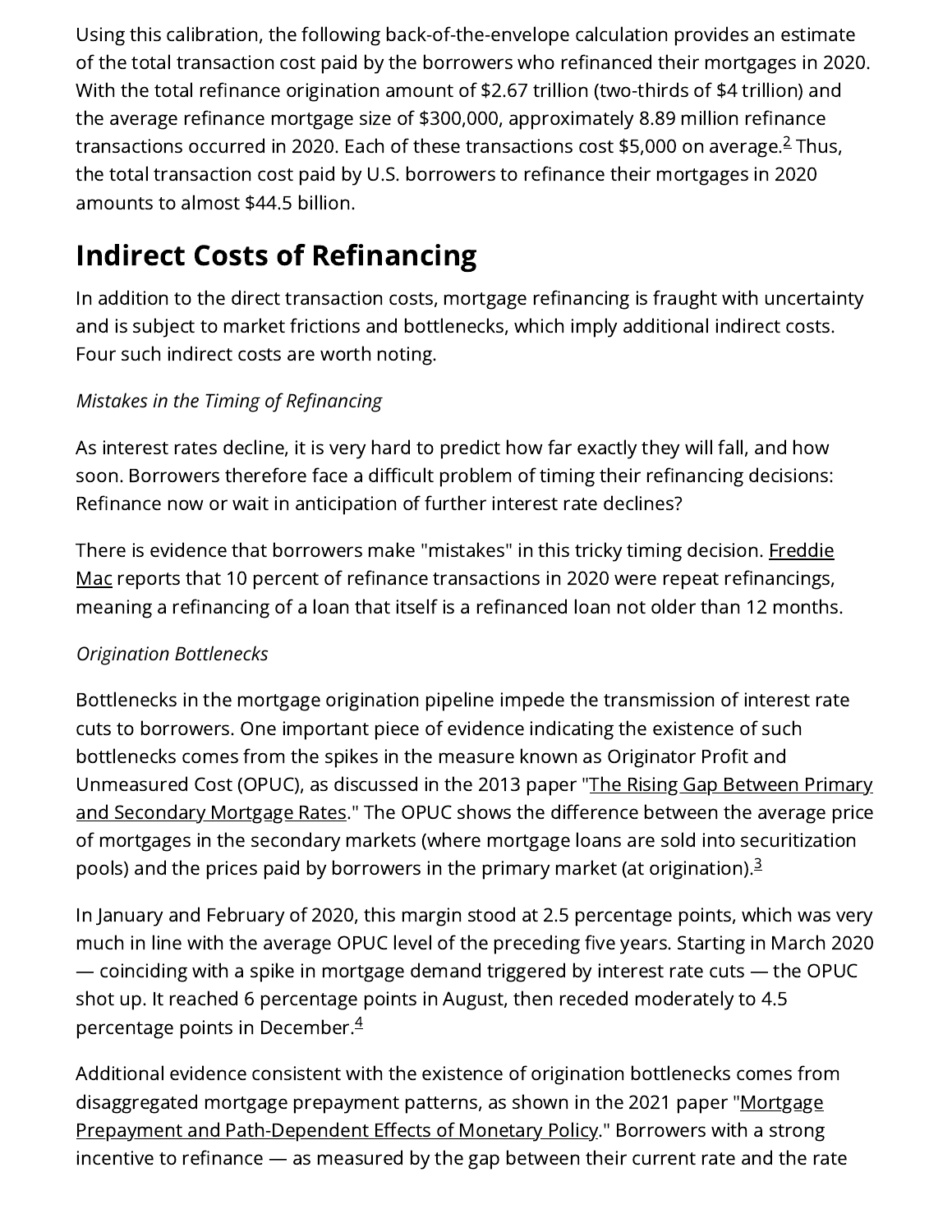they could refinance into — prepay their loans with at most 2.5 percent probability per month. Such sluggish pace of prepayments is consistent with bottlenecks in the origination pipeline, as the borrowers who desire to refinance cannot all do so at the same time.

#### *Prohibitive Fixed Cost*

For some borrowers, the fixed component of the refinance transaction cost can be prohibitive, thus excluding these borrowers from the benefits of interest rate cuts. One example is when the remaining mortgage balance is low, which is more likely to be the case for older borrowers. Another is when the borrower is likely to move within the next few years, as is often the case for households with young children.

Further, the 2021 working paper "Racial Differences in Mortgage Refinancing, Distress and Housing Wealth [Accumulation](https://www.bostonfed.org/publications/current-policy-perspectives/2021/racial-differences-in-mortgage-refinancing-distress-and-housing-wealth-accumulation-during-covid-19.aspx) During COVID-19" provides evidence of disparities in the allocation of the benefit of interest rate cuts among racial groups in the U.S. Using data from the 2020 refinance wave, this paper shows that Black, Hispanic and Asian borrowers were significantly less likely to refinance and take advantage of the large decline in the level of interest rates.

#### *High Prepayment Spreads*

From the perspective of mortgage investors, prepayments are costly because investors incur transaction costs when redeploying their funds. Those capital redeployment costs increase the mortgage rates available to borrowers.

### Advantages of Fixed-Rate Contracts

Despite these direct and indirect costs of often multiple refinancing transactions, the strategy of locking into a fixed-rate mortgage (FRM) and subsequently refinancing into another FRM is the dominant way in which Americans finance homeownership. In fact, borrowers rarely keep their original purchase mortgages to term. The dominant strategy for financing homeownership can therefore be outlined as follows:

- 1. Finance the original home purchase with a conventional FRM.
- 2. If rates fall by a sufficient margin, lock into a lower rate by refinancing into another conventional FRM.
- 3. If rates fall again, repeat step 2.

Indeed, the Urban [Institute](https://www.urban.org/research-area/housing-and-housing-finance) reports that over 98 percent of all mortgages originated in the U.S. since 2009 were conventional FRM products.

Conventional FRM products in fact do have some great features: The contractual interest rate, the minimum monthly payment required and the maximum amortization horizon are fixed. These features give the borrowers assurance that, if they just keep making the same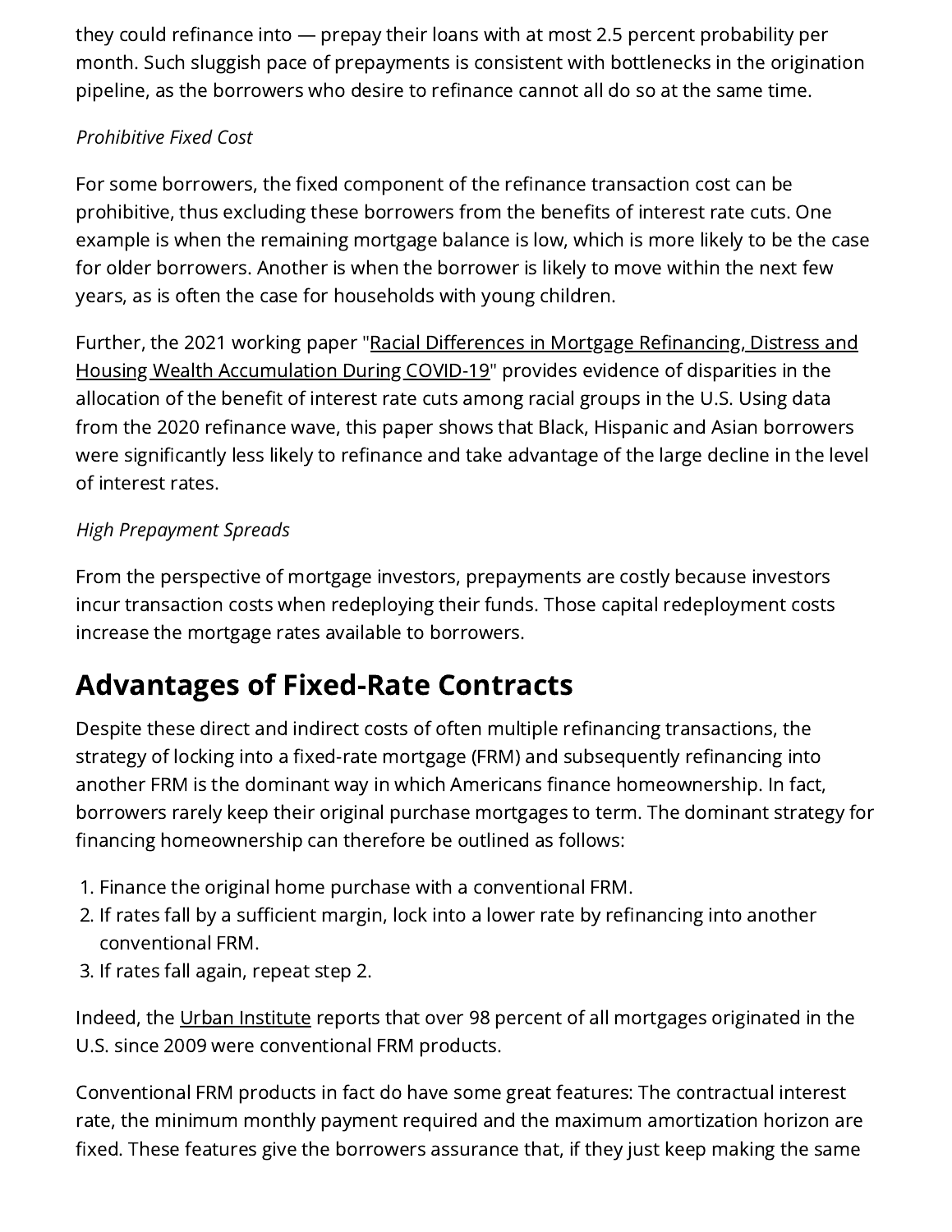monthly payment, they will pay off their debt and own the home outright after a given number of years.

The assurance offered by a conventional FRM contract is particularly desirable as a protection against any future increases in the cost of financing, as a sharp increase in financing rates could make continued homeownership unaffordable. The transaction costs of refinancing are easier to accept ex post because they are optional. If interest rates come down, the borrower can always ignore this fact and just keep making the monthly payment on their original loan.

Clearly, adjustable-rate mortgages (ARM) — where the contractual rate is tied to a floating index like Libor — provide less of an ex post incentive to refinance when interest rates decline. But standard ARM loans also take away the protection against interest rate hikes, which is a major flaw. Borrowers value the assurance of a fixed minimum monthly payment, as evidenced by the minuscule market share of ARMs relative to FRMs.

### Decreasing-Rate Mortgages

To remove this flaw, the ARM product can be redesigned by applying the standard finance technique of replicating the strategy that borrowers already use. In particular, the strategy of locking into lower and lower rates by refinancing one FRM with another, lower-rate FRM can be replicated by a single adjustable-rate mortgage contract whose key feature would be that the contractual rate never increases but rather matches any future mortgage rate declines. Such a product would therefore constitute a decreasing-rate mortgage (DRM).<sup>[5](#page-4-4)</sup>

Operationally, a DRM would not be any more difficult to price or service than a standard ARM. Its pricing could in fact be competitive with standard FRM, as FRMs already include a prepayment premium. By lowering prepayment rates — and thus investors' ex post capital redeployment costs — the DRM product could be an attractive investment vehicle for mortgage and mortgage-securitization investors.

With pricing competitive against the FRM, the DRM product could be of great value to borrowers. It would eliminate completely the direct, pecuniary transaction cost and the risk of refinance mistiming. In instances of sharp declines in interest rates — similar to those of 2020 — it would alleviate the bottlenecks in mortgage originations, as the automatic declines in the contractual rate would eliminate the need to produce new mortgage contracts for millions of borrowers.

In addition to rate-induced refinancings, the DRM could reduce term-induced refinancings. These refinance transactions are sometimes necessary if, for example, a 15-year FRM is significantly less expensive than the 30-year FRM. Homeowners who have made 15 years of payments on a 30-year FRM may find it cheaper to refinance into a 15-year FRM rather than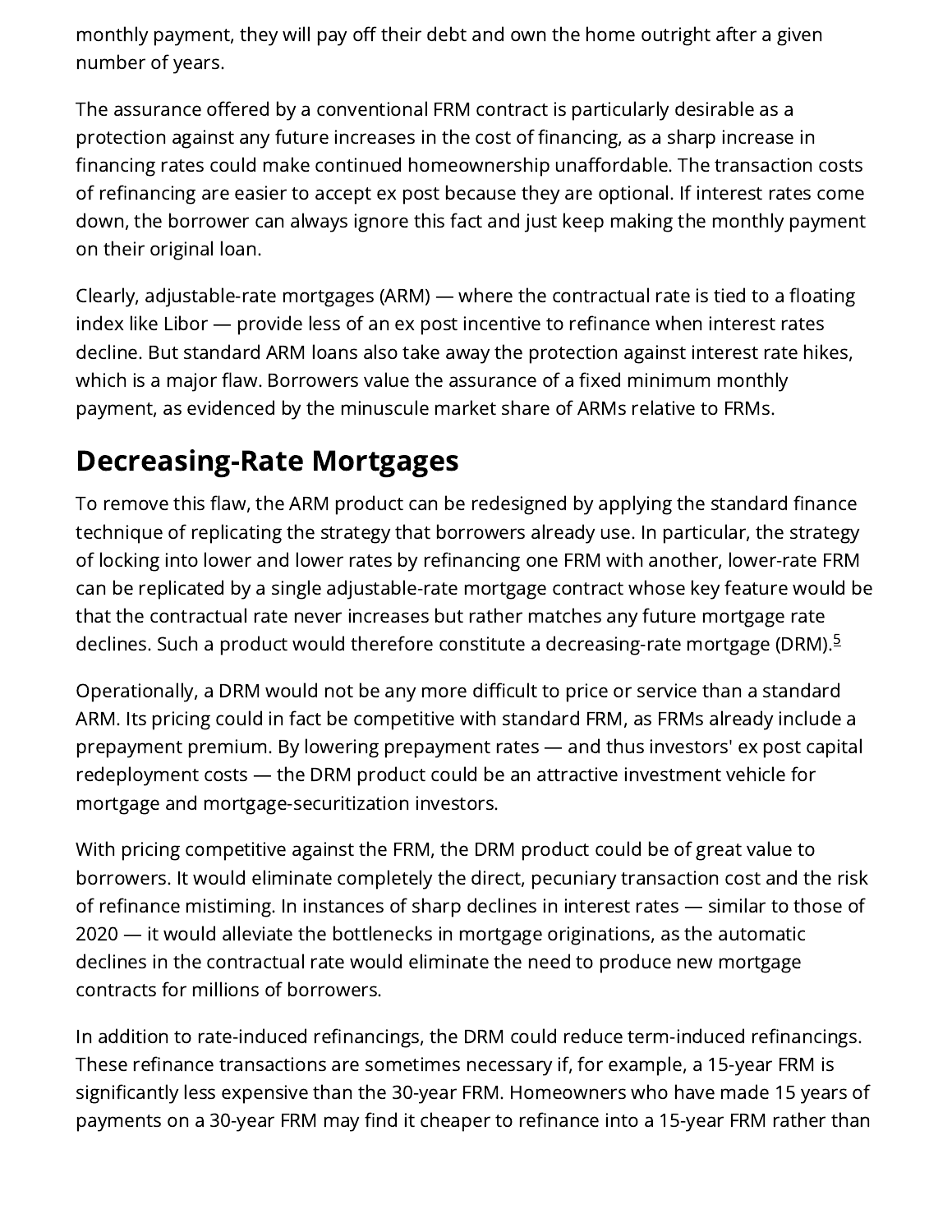stay with the original 30-year FRM rate. By tying the contractual rate to, for example, the Treasury yield curve, the DRM could be the first and last mortgage a household would need to finance their home.

### Conclusion

In sum, conventional FRMs offer valuable protection against future increases in the cost of financing but also expose borrowers to refinance costs when mortgage rates decrease. In 2020 alone, these costs amounted to an estimated \$44.5 billion.

The traditional ARM has the opposite issue: It reduces the borrower's exposure to refinancing costs but also reduces the protection against interest rate increases. A better ARM contract can be obtained simply by replicating the funding strategy that borrowers already use. Such a mortgage product would combine an adjustable rate with a simple clause stating that the interest rate in any given month cannot be larger than it was the previous month.

Currently, with 30-year FRM rates hovering around their all-time lows, the issue of designing a better ARM aimed at minimizing the inefficiencies of future refinancings may not seem particularly pressing. However, the cycle of increases and subsequent declines in the cost of financing is not going away. In a few years' time, the economy will face another mortgage refinance wave. With the median house price outpacing the growth of median income, housing affordability in the U.S. is a significant concern. If a simple improvement to the design of a mortgage contract can make housing a bit more affordable, these gains should not be left on the table.

Borys Grochulski is a senior economist in the Research Department at the Federal Reserve Bank of Richmond.

<span id="page-4-0"></span>*The previous record was established in 2003 with \$3.73 trillion in mortgages originated,* 1 *according to the [Urban Institute.](https://www.urban.org/research-area/housing-and-housing-finance)*

<span id="page-4-1"></span>*The fixed component of the transaction cost is \$2,000. With the average loan of \$300,000, the* 2 *variable component of the transaction cost is \$3,000.*

<span id="page-4-2"></span>*The measure accounts for the guarantees from government-sponsored enterprises that are* 3 *attached to the loans upon entering securitization pools.*

<span id="page-4-3"></span>*[For further analysis, see the 2021 working paper "How Resilient Is Mortgage Credit Supply?](https://www.bostonfed.org/publications/research-department-working-paper/2021/how-resilient-is-mortgage-credit-supply-evidence-from-the-covid-19-pandemic.aspx)* 4 *Evidence From the COVID-19 Pandemic."*

<span id="page-4-4"></span>*[Similar mortgage design ideas are discussed in the 2018 paper "Financing Affordable and](https://www.researchgate.net/publication/326984406_Financing_affordable_and_sustainable_homeownership_with_Fixed-COFI_mortgages)* 5*Sustainable Homeownership with Fixed-COFI Mortgages."*